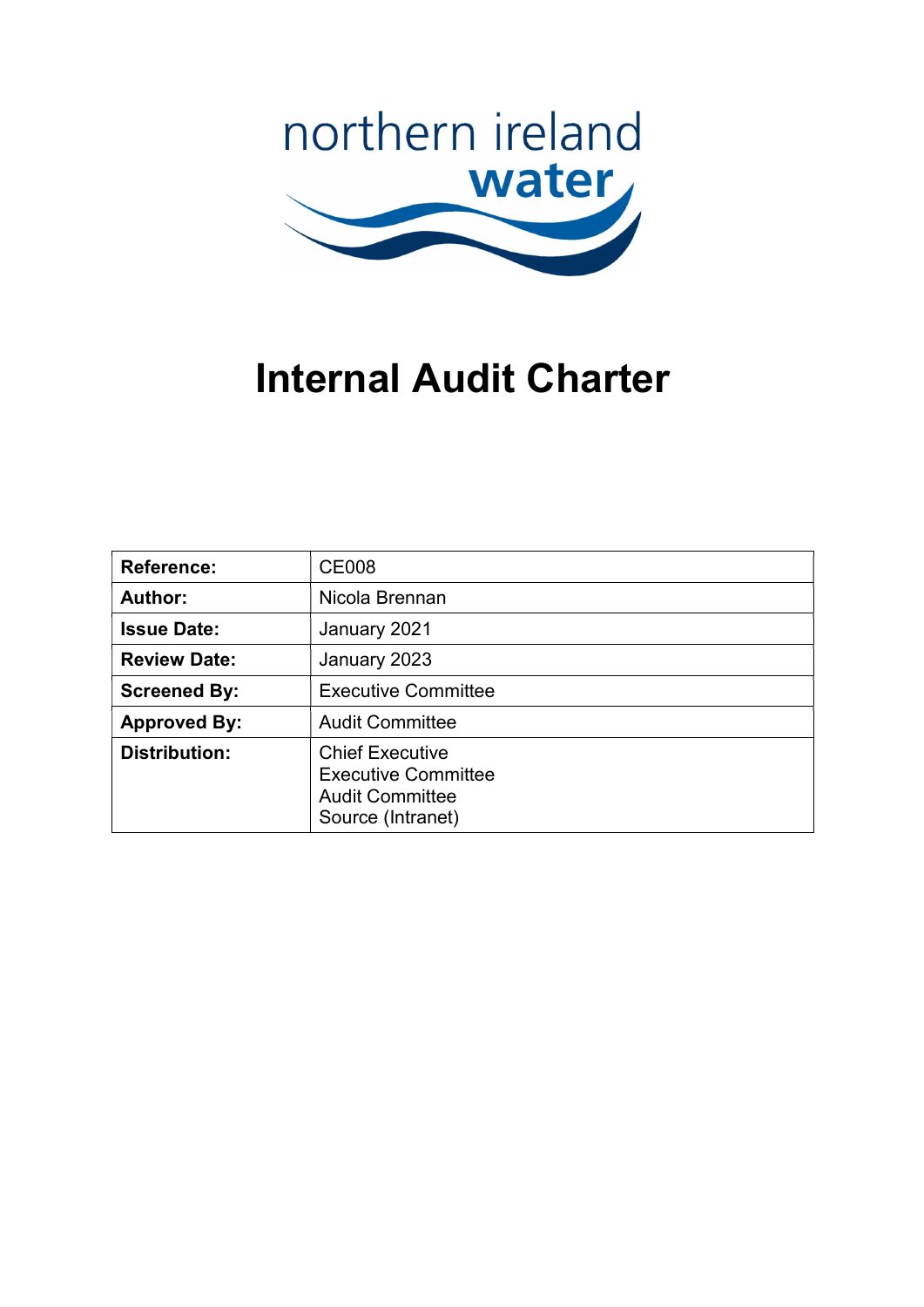# TABLE OF CONTENTS

|                |                                             | Page |
|----------------|---------------------------------------------|------|
| 1              | Purpose                                     |      |
| $\overline{2}$ | Scope                                       |      |
| 3              | <b>Vision Statement</b>                     |      |
| 4              | Objectives                                  |      |
| 5              | Nature and scope of assurances              | 2    |
| 6              | Relationship with other assurance providers | 3    |
| 7              | Role in fraud related / investigation work  | 3    |
| 8              | Independence and Authority                  | 4    |
| 9              | <b>Planning and Reporting</b>               | 5    |
| 10             | Responsibilities                            | 6    |
| 11             | <b>Standards</b>                            |      |
| 12             | Quality Assurance & Improvement Programme   |      |
| 13             | Enquiries                                   | 8    |
| 14             | Review of policy                            | 8    |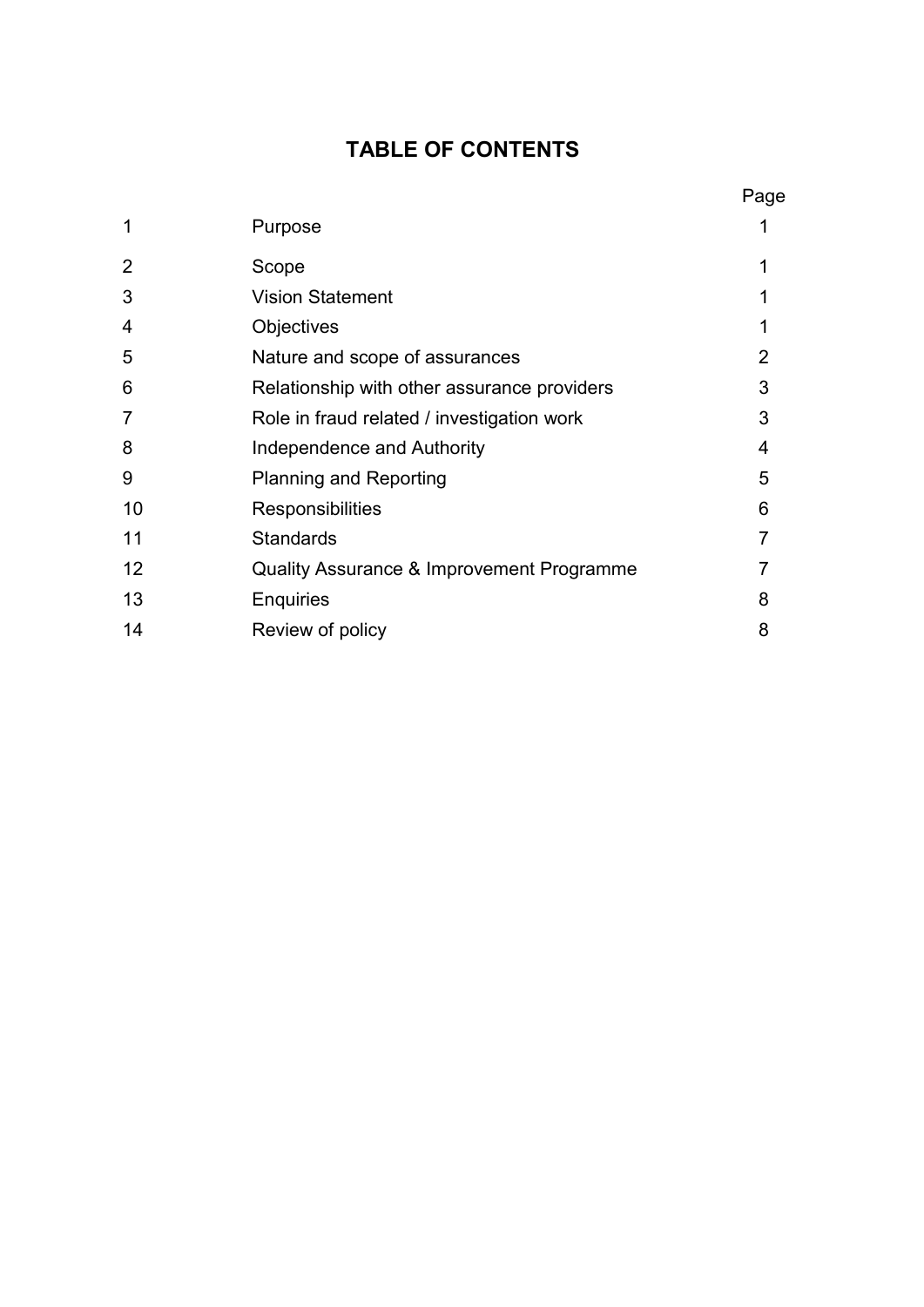# 1. PURPOSE

The purpose of the Internal Audit Charter is to define the Internal Audit function's remit, scope and authority.

# 2. SCOPE

The scope of the Internal Audit function activities and related assurance applies to the Company (NI Water Ltd) and all of its subsidiaries, i.e. the 'Group'.

# 3. VISION STATEMENT

Internal Audit's vision is 'to be a valued and trusted key strategic partner in support of achievement of the Group's 'world class' vision – providing timely valued assurance and insight, proactive to emerging risks and business priorities'.

This is also consistent with the Public Sector Internal Audit Standards (PSIAS) definition of Internal Auditing:

'an independent, objective assurance and consulting activity designed to add value and improve an organisation's operations. It helps an organisation accomplish its objectives by bringing a systematic, disciplined approach to evaluate and improve the effectiveness of risk management, control and governance processes'.

# 4. OBJECTIVES

The Internal Audit function has two clear objectives:

- To provide independent assurance to both the Audit Committee (as delegated by the Board) and Management on the adequacy and effectiveness of the governance, risk management and control arrangements in place to achieve the strategic and business objectives, including:
	- Internal controls;
	- The effectiveness of operations;
	- The economical and efficient use of resources;
	- Compliance with applicable policies, procedures, laws and regulations, and contracts;
	- Safeguards against losses, including those arising from fraud, irregularity or corruption;
	- Risk management; and
	- The integrity and reliability of information and data.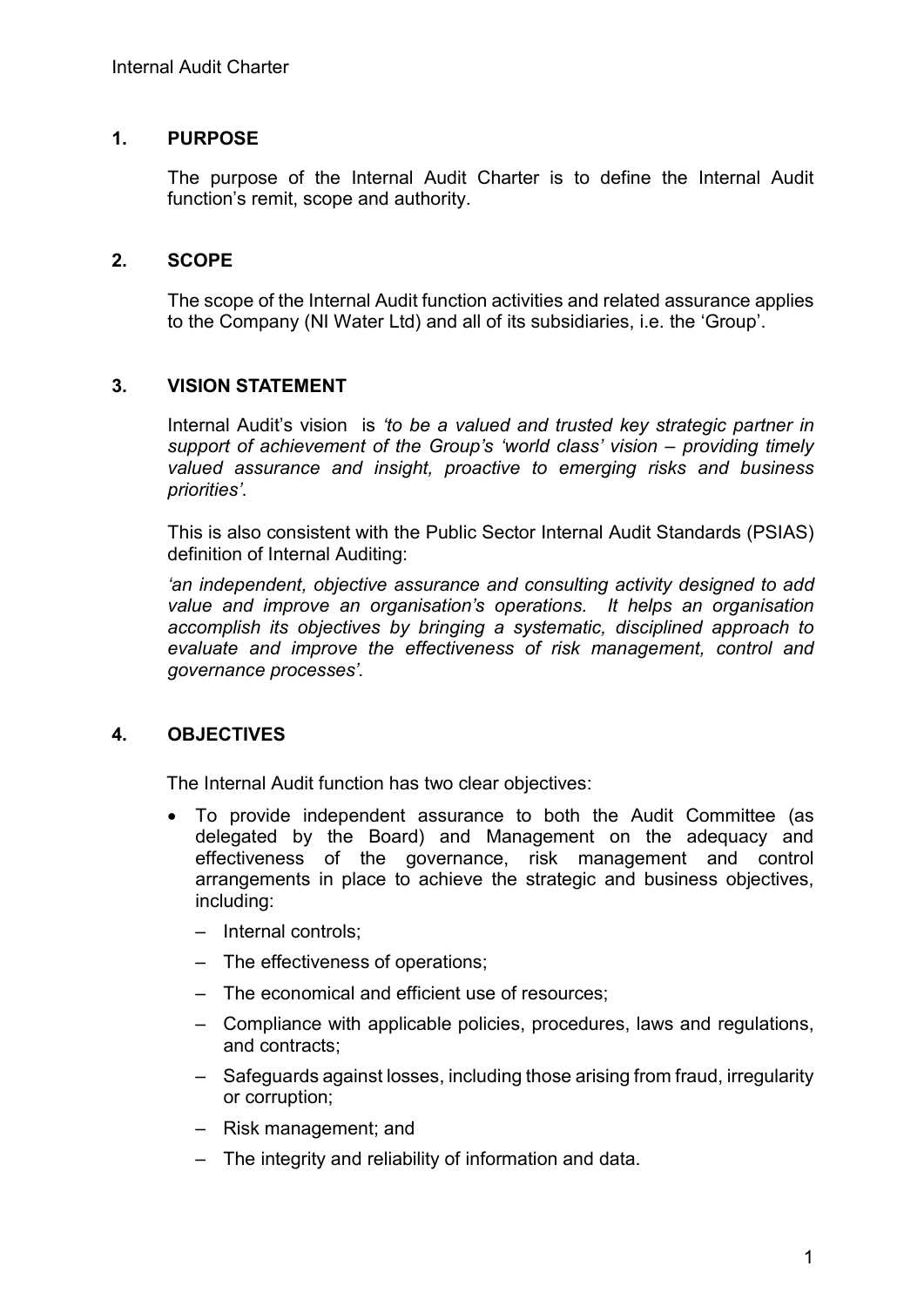- To work in partnership with the business to provide challenge, advice and support in improving business process and control. To this end, each Internal Audit assignment aims to contribute to the improvement of governance, risk management and control processes. Internal Audit may also provide consultancy services as part of its routine activities and/or in response to requests by management in order to improve governance, risk management and control. The nature of these services could include:
	- Formal consulting engagements planned and subject to written agreement;
	- Informal consulting engagements for routine activities such as participation on limited-life projects, ad-hoc meetings and information exchange;
	- Special consulting engagements such as participation on a project team to introduce new systems or processes; and
	- Emergency consulting engagements such as participation on a team established for recovery or maintenance of operations after a disaster or extraordinary business event.

Before undertaking any Consultancy work, the Head of Internal Audit will assess whether Internal Audit has the appropriate resource, in terms of both capacity and capability, and that the proposed work represents an opportunity for Internal Audit to add value. Also, ensuring that it will not compromise independence, for example, by representing management decision making role.

The Audit Committee will be informed of any significant consulting assignments not already included in the audit plan, with updates included as part of Internal Audit Progress reports. Any evidence gathered in the course of consultancy provision will contribute to the Head of Internal Audit's annual assurance opinion.

#### 5. NATURE AND SCOPE OF ASSURANCES

The Internal Audit Strategy sets out the planned programme of internal audit activity over a three-year rolling period and is updated and agreed by the Audit Committee prior to the start of each financial year. This is designed to provide reasonable, but not absolute assurance that the systems of internal control, governance and risk management are adequate to contain risks within acceptable limits. The plan may be flexed during the year, to take account of new/emerging risks, following Audit Committee approval.

Reporting for each completed assurance assignment includes an assurance opinion over the adequacy and effectiveness of the system of governance, risk management and control for the assignment scope areas reviewed.

An annual assurance opinion is provided on the overall adequacy and effectiveness of the Group's framework of governance, risk management and control. This is based on audit findings from the current year assurance work programme, advisory activity, progress in addressing current and prior year audit recommendations and our assessment of the corporate governance and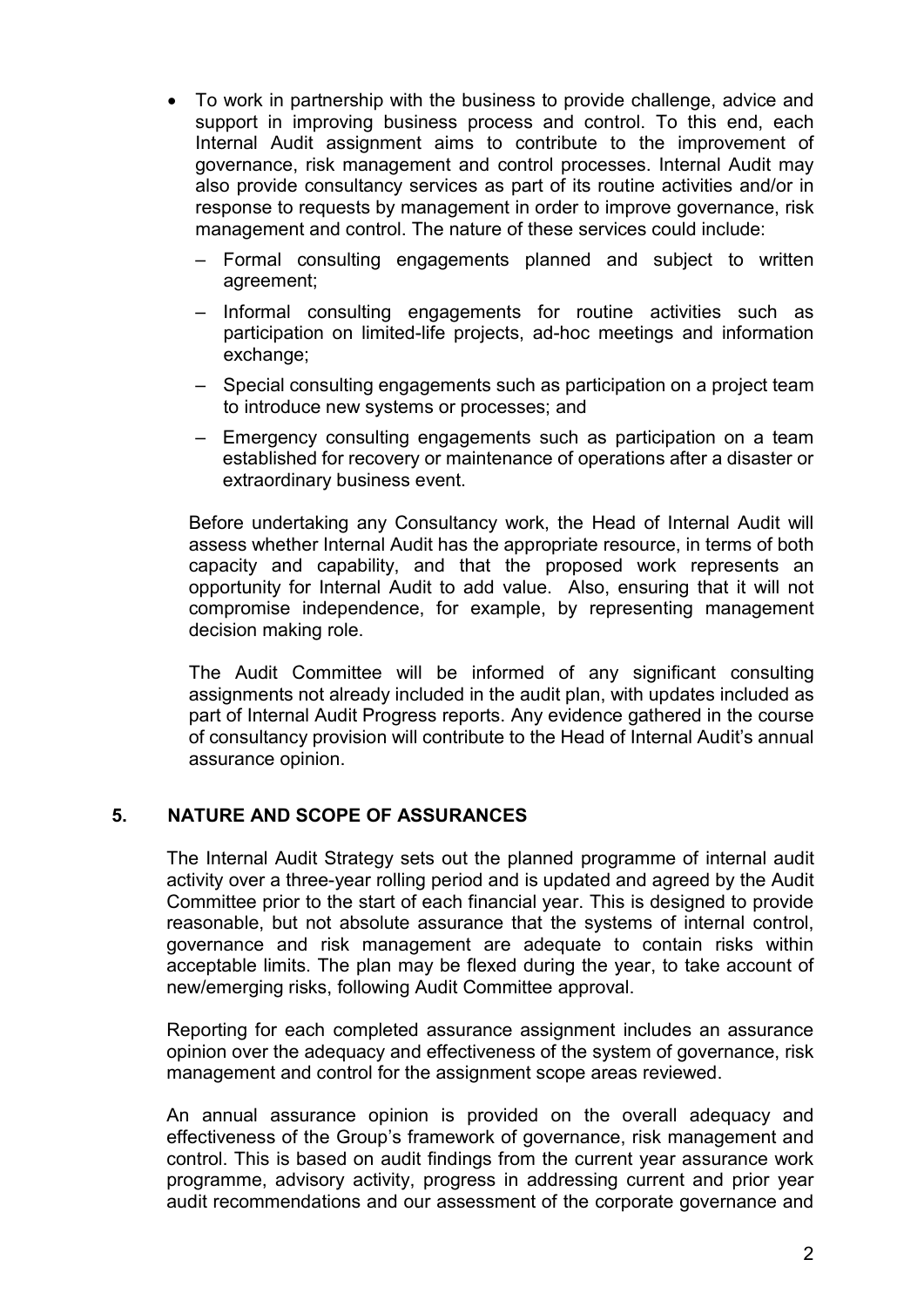risk management frameworks. This will include consideration against the Group's risk appetite levels.

In line with the Centre of Procurement Excellence (CoPE) accreditation model agreed by the Central Procurement Directorate's Procurement Board in 2012, the Head of Internal Audit is also required to provide an annual Internal Audit opinion on the CoPE, based on Internal Audit's annual coverage of the Group's procurement and contract management activity.

# 6. RELATIONSHIP WITH OTHER ASSURANCE PROVIDERS

In setting and delivering the assurance programme, Internal Audit will:

- Liaise with the Group's external auditors to ensure that there is effective coordination of work, ensuring that they can place reliance on work completed by Internal Audit, and to avoid any unnecessary duplication of work, as relevant;
- Take into consideration the work of second line of defence compliance functions and other assurance providers, assessing whether sufficient reliance can be placed on the work and co-ordinating work as appropriate; and
- Liaise with the Risk Management team to assist to ensure that results of Internal Audits are reflected appropriately in risk assessments, and that Internal Audit is aware of any new emerging risks being escalated, as relevant.

#### 7. ROLE IN FRAUD RELATED / INVESTIGATION WORK

In accordance with the Fraud Policy and Response Plan, the Head of Internal Audit will be informed of all suspected / actual frauds or whistle-blowing reports by the Corporate Governance team via the Initial Confidential Enquiry (ICE) reporting. (Central responsibility for reporting and co-ordination of fraud / suspected fraud / whistle-blowing incidences resides with the Head of Corporate Governance.)

The Head of Internal Audit may provide advice, as appropriate, to those charged with undertaking related investigations. Depending on the nature of the case, the Head of Internal Audit may be appointed by the Director of Finance & Regulation to lead the investigation, or to provide specific support to investigations.

Where control improvement related recommendations / actions arise from fraud / suspected fraud / whistle-blowing reports, independent follow up on implementation may be performed by Internal Audit for confirmation to Audit Committee.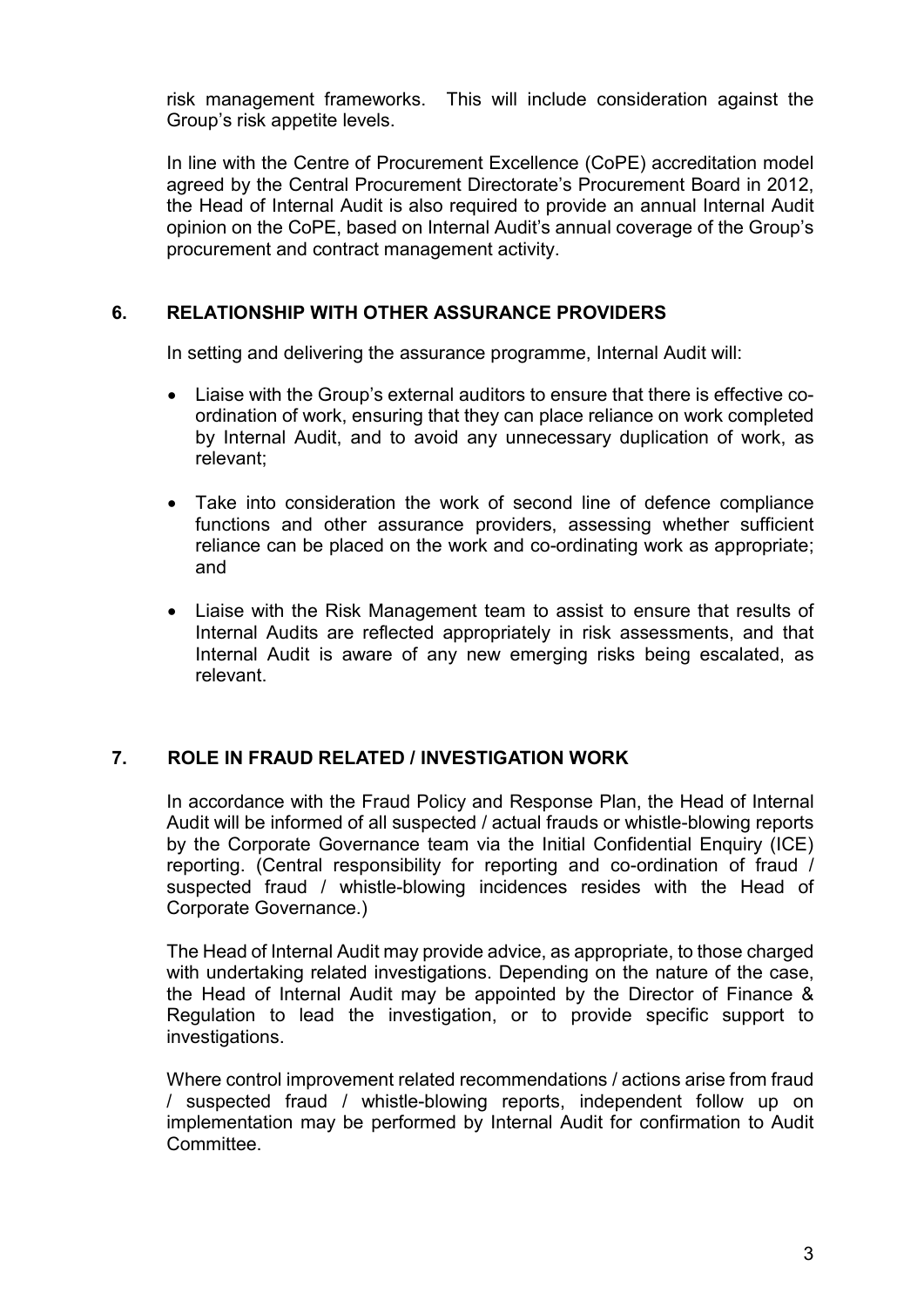# 8. INDEPENDENCE AND AUTHORITY

Internal Audit is independent of the activities which it audits to ensure unbiased judgement, essential to its independent assurance remit. The independence is strengthened with the Head of Internal Audit's reporting lines as follows:

- Primary functional reporting line to the Chair of the Audit Committee in respect of the scope and remit of internal audit activity, reporting on Internal Audit activity, assessment of adequacy of resources, appraisal of function effectiveness and ongoing assessment of independence;
- Secondary reporting line to the Chief Executive for day to day reporting and administrative purposes;
- The Head of Internal Audit will have unrestricted access to, and communicate and interact directly with the Audit Committee, including in private meetings without management present;
- Right of access to the Chair of the Board, where issues cannot first be satisfactorily resolved with the Chief Executive and Chair of the Audit Committee; and
- Both the Chief Executive and the Chair of the Audit Committee will have a role in the Head of Internal Audit's annual performance appraisal. Where their tenure exceeds 7 years, this will include an assessment of their continuing independence and objectivity.

To avoid conflicts of interest, Internal Audit does not have any executive management responsibilities and is not part of the direct control framework. If Internal Audit undertakes non-audit activities, such as sitting on Project Boards, this is in an advisory / consulting capacity and Internal Audit does not have any decision making authority.

The Head of Internal Audit, in a voluntary capacity, is a Company nominated Trustee of the NIW Pension Trust Company (related company to the NIW Group Ltd). To manage any potential conflicts of interest in this regard, the Head of Internal Audit will excuse them-self from any pension related discussions that arise in NIW Group Ltd meetings, as required.

The Head of Internal audit will confirm to the Audit committee, at least annually, the organisational independence of the internal audit department/activity. This should be included as part of the Head of Internal Audit's annual performance self-assessment report.

In the event that the Head of Internal Audit considers that independence or objectivity of internal audit activity has been impaired / could be perceived to be impaired, they will immediately notify the Chief Executive and Audit Committee Chair and agree any remedial action required.

The appointment or dismissal of the Head of Internal Audit requires the prior approval of the Audit Committee.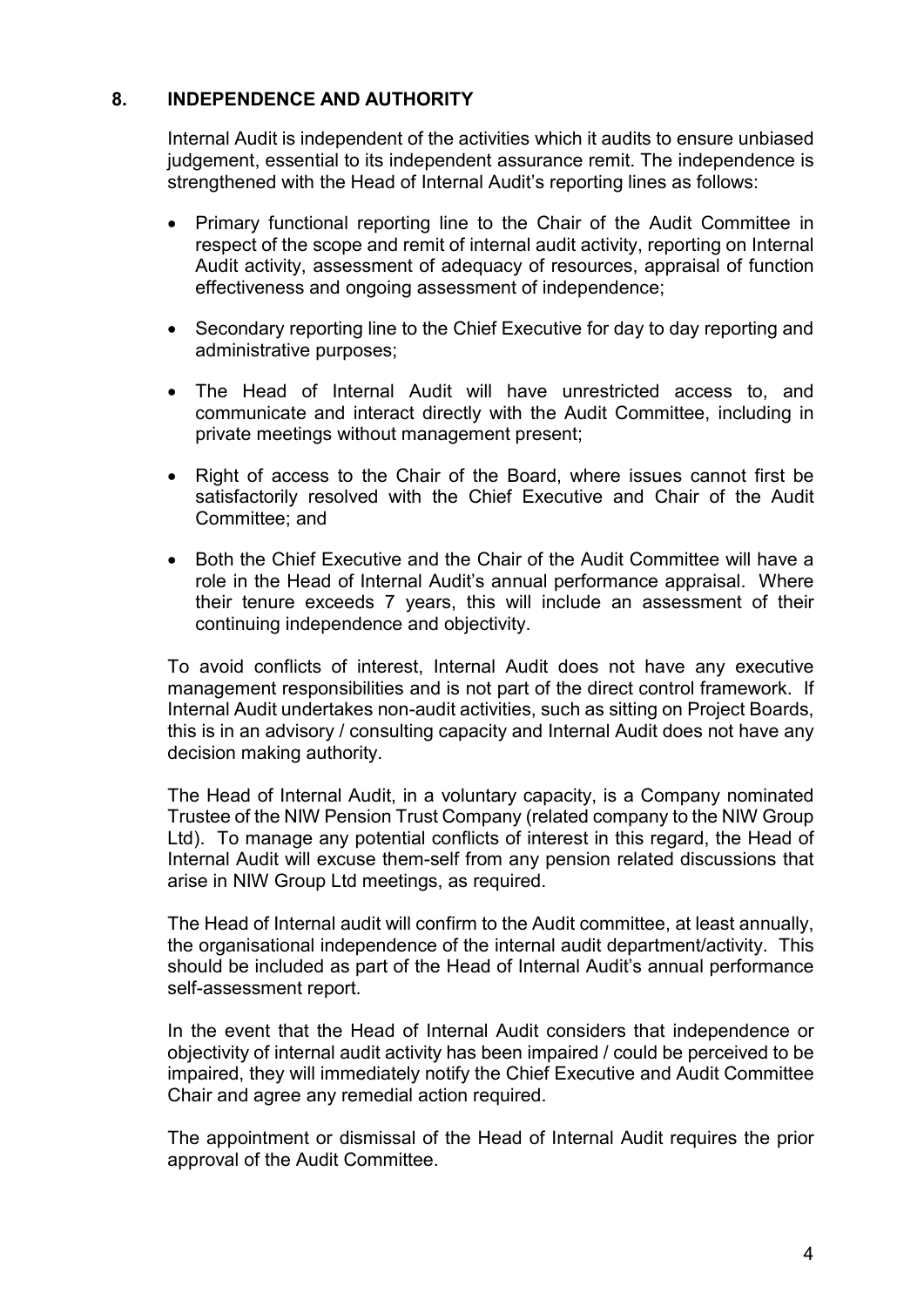The Audit Committee authorises internal audit to have full, free, and unrestricted access to all functions, records, property, and personnel pertinent to carrying out any engagement, subject to accountability for confidentiality and safeguarding of records and information.

There are no restrictions placed on the scope of Internal Audit's work. Internal Audit has sufficient authority to allow access as such to assets, records and personnel as necessary for the proper fulfillment of its duties.

The Head of Internal Audit will disclose to the Audit Committee any interference and related implications in determining the scope of internal auditing, performing work, and/or communicating results.

# 9. PLANNING AND REPORTING

Internal Audit will provide regular progress reports to the Chief Executive and Audit Committee. Key reporting covers, but is not limited to the following:

- a) Submission to the Audit Committee for approval of the Internal Audit Strategy and Annual Plan, setting out the scope of its work for the period.
- b) Reporting to appropriate line management, the Chief Executive, members of the Executive as appropriate and the Audit Committee on the findings of Internal Audit's work with agreed management responses and action dates. On an exception basis, this will also highlight any responses that Internal Audit view as insufficient to address the risk within the defined risk appetite.
- c) Internal Audit summary progress reports to each Audit Committee meeting, setting out any significant control issues arising in the period, progress in closure of previous audit recommendations and progress in completion of agreed annual audit plan. This also includes any updates on resourcing requirements / developments.
- d) An independent annual assurance opinion over the adequacy and effectiveness of governance, risk management and control from the Head of Internal Audit, based on the audit work completed in the year to the Audit Committee and Chief Executive. A separate opinion is also provided over the Centre of Procurement Expertise (CoPE), based on Internal Audit's annual coverage of the Group's procurement activity and processes.
- e) Periodic reporting to the Audit Committee on the status of the Internal Audit quality assurance and improvement programme (see section 12), including an annual self-assessment on the function's performance and an independent external quality assessment at least once every five years.

The Shareholder (DfI) will receive copies of the Internal Audit Strategy and Annual Plan, final audit reports, progress reports to the Audit Committee, and the Annual Opinion.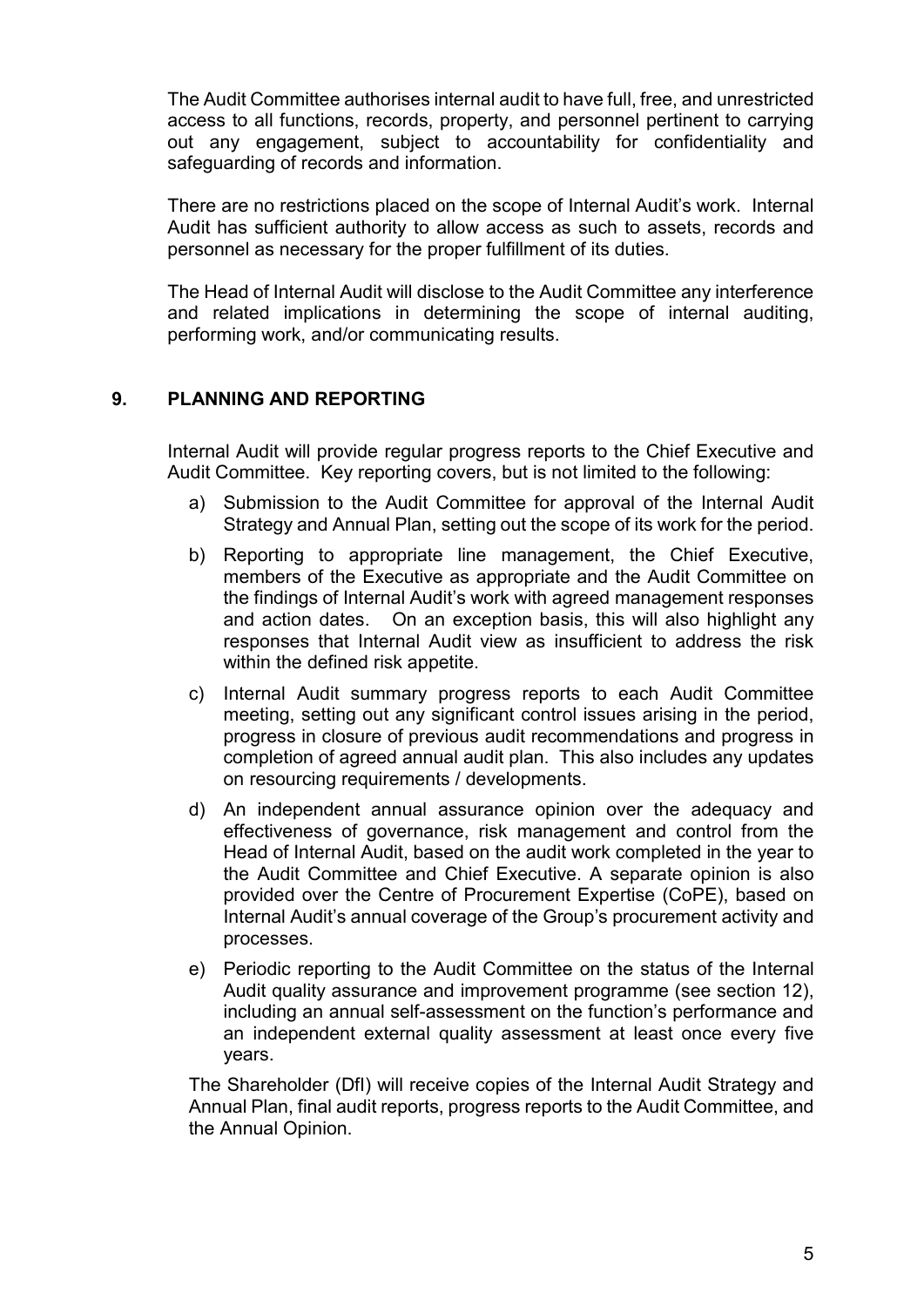## 10. RESPONSIBILITIES

The Head of Internal Audit must be either MIIA or CCAB qualified and has the responsibility to:

- Submit, at least annually, to Executive Management and the Audit committee a risk-based internal audit plan for review and approval. This is developed using a risk-based methodology, and also considers the Group's strategic objectives and Internal Audit practice emerging trends / latest guidance.
- Communicate to Executive Management and the Audit Committee the impact of resource limitations on the internal audit plan.
- Review and adjust the internal audit plan, as necessary, in response to changes in business risks, operations, programmes, systems and controls.
- Communicate to senior management and the Audit Committee any significant interim changes to the internal audit plan.
- Ensure each engagement of the internal audit plan is executed effectively, including the establishment of objectives and scope, the assignment of appropriate and adequately supervised resources, the documentation of work programs and testing results, and the communication of engagement results with applicable conclusions and recommendations to appropriate parties.
- Follow up on engagement findings and corrective actions, and report periodically to senior management and the Audit Committee any corrective actions not effectively implemented.
- Provide an annual independent assurance opinion in relation to the control, governance and risk management environment.
- Ensure the principles of integrity, objectivity, confidentiality, and competency are applied and upheld.
- Ensure the internal audit department collectively possesses or obtains the knowledge, skills, and other competencies needed to meet the requirements of the internal audit charter. This includes ensuring that all Internal Audit team members are appropriately professionally qualified or working towards professional qualification, and that the necessary external expertise is secured from the Internal Audit Resourcing contract, as appropriate.
- Ensure trends and emerging issues that could impact the Group are considered and communicated to senior management and the Audit Committee as appropriate.
- Ensure emerging trends and successful practices in internal auditing are considered.
- Ensure effective co-ordination with other assurance providers and the second line of defence funtions.
- Establish and ensure adherence to policies and procedures designed to guide the internal audit department/activity.
- Ensure adherence to Group relevant policies and procedures, unless such policies and procedures conflict with the internal audit charter. Any such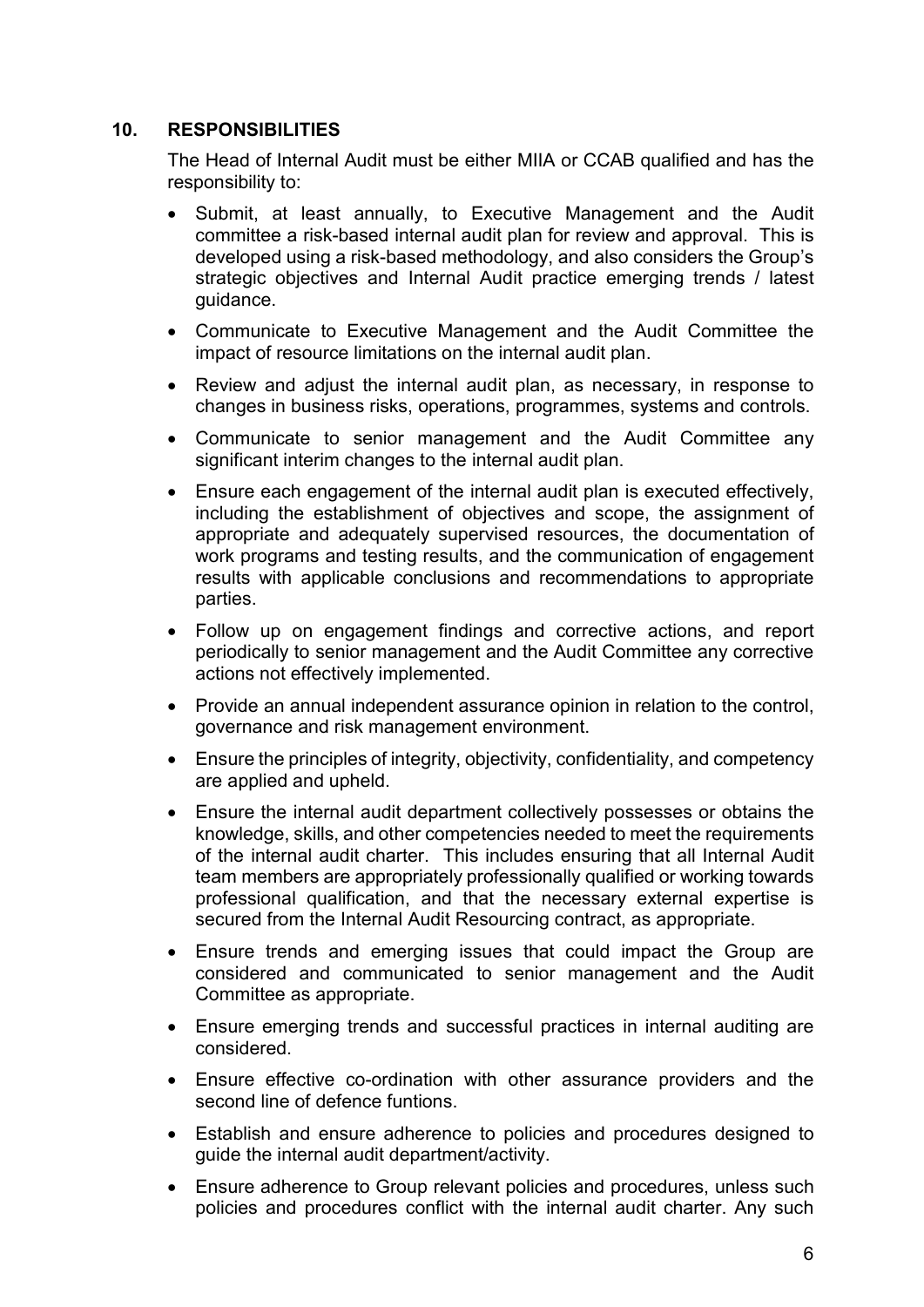conflicts will be resolved or otherwise communicated to senior management and Audit Committee.

Management is responsible for:

- a) Designing, implementing, operating and maintaining effective controls;
- b) Facilitating any access for Internal Audit to personnel, records or assets to enable it to perform its duties;
- c) Providing management responses to all audit reports issued within 10 working days (unless otherwise agreed due to exceptional circumstances); and
- d) Implementation of agreed management actions in accordance with the requirements set out in the 'Response to Internal Audit Recommendations Policy'.

# 11. STANDARDS

Internal Audit will perform its duties in accordance with the Public Sector Internal Audit Standards (PSIAS), consistent with the IIA International Professional Practices Framework (IPPF) as follows:

- Definition of Internal Auditing;
- Core principles:
- Code of Ethics: and
- International Standards for the Professional Practice of Internal Auditing.

In addition, the Internal Audit service will aim to comply with the Internal Audit Code of Practice guidance, as applicable.

To assist to ensure compliance with Standards and best practice guidance, all Internal Audit reviews are to be completed in accordance with the approach and methodologies as defined within the Internal Audit Procedures Manual.

#### 12. QUALITY ASSURANCE AND IMPROVEMENT PROGRAMME

In accordance with PSIAS, the Head of Internal Audit must develop and maintain a quality assurance and improvement programme that covers all aspects of the internal audit activity and is designed to enable an evaluation of the internal audit activity's conformance with the Definition of Internal Auditing and the Standards and an evaluation of whether internal auditors apply the Code of Ethics. The programme must also assess the efficiency and effectiveness of the internal audit activity and identify opportunities for improvement.

Annually, the Head of Internal Audit will report on Quality Assurance and Improvement Programme activity to the Audit Committee; this incorporates:

- Feedback from audit assignment satisfaction surveys;
- Results from survey of Executive and Non-Executive Directors (bi-annually);
- Performance against Audit Delivery KPIs;